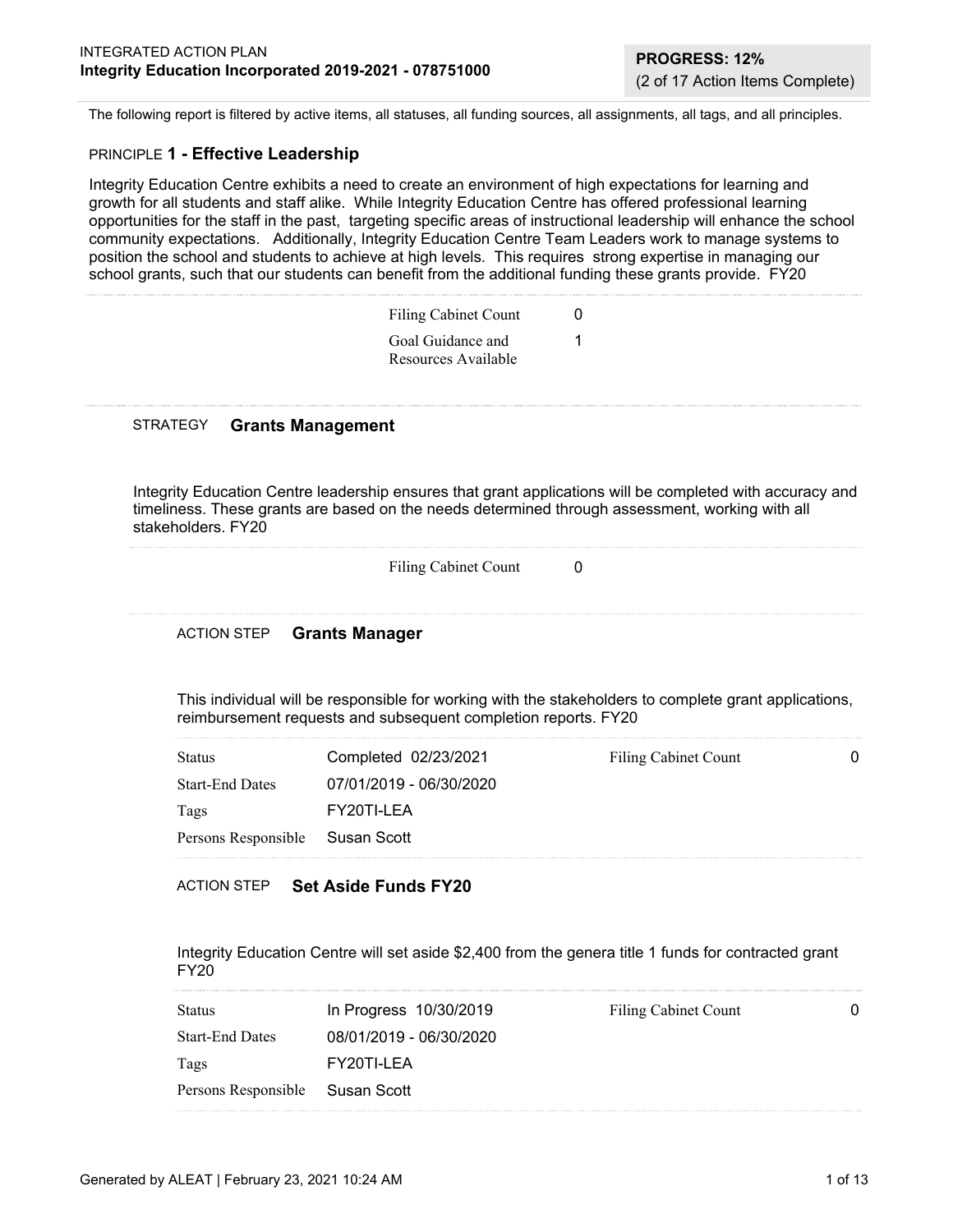#### PRINCIPLE **2 - Effective Teachers and Instruction**

Primary Need - 2.1 Our teachers maintain high academic for all students FY20

Root Cause - Teachers require more Professional Development and collaborate with each other, students, and community. FY20

Need Statement - Administration, teachers, students, and parents will be held accountable for student success. FY20

Desired Outcome - Administration and teachers will provide formative assessment after mastery after each standard to determine if interventions are necessary. Students will be aware of their academic growth. This will increase high expectations from teachers and students. FY 20

Process Goals - Develop daily progress from for the students. This form will provide a place for daily learning target, lesson objects, weekly goals, verification of completion by teacher and a daily reflection on materials and knowledge gained. This form will be available by the first day of school in FY20.

Impact Goal - Students will be actively participating in their own academic growth. They will have the tools to guide them. FY20

SMART Goals: Goal 1: ELA Achievement Reading achievement for all students will increase by 19% moving from 6% proficient or highly proficient on the 2019 AzMerit to 25% proficient or highly proficient on 2020 AzMerit. Goal 2: Math Achievement Math achievement for all students will increase by 12% moving from 13% proficient or highly proficient on 2019 AzMerit to 25% proficient or highly proficient on the 2020 AzMerit. Goal 3: Science Achievement Science achievement for all students will increase by 25% moving from 0% proficient or highly proficient on the 2019 AIMS Science to 25% proficient or highly proficient on 2020 AIMS science. \*

Goal 3 Low Income Targeted Reading Achievement percent of low income scoring proficient will increase by 6 % from 6 % in 2019 to 11.2  $%$  in 2020. Math achievement percent of low income scoring proficient will increase by 6 % from 13 % in 2019 to 19  $%$  in 2020. Science achievement percent of low income scoring proficient will increase by 6 % from 0% in 2019 to 6  $%$  in 2020.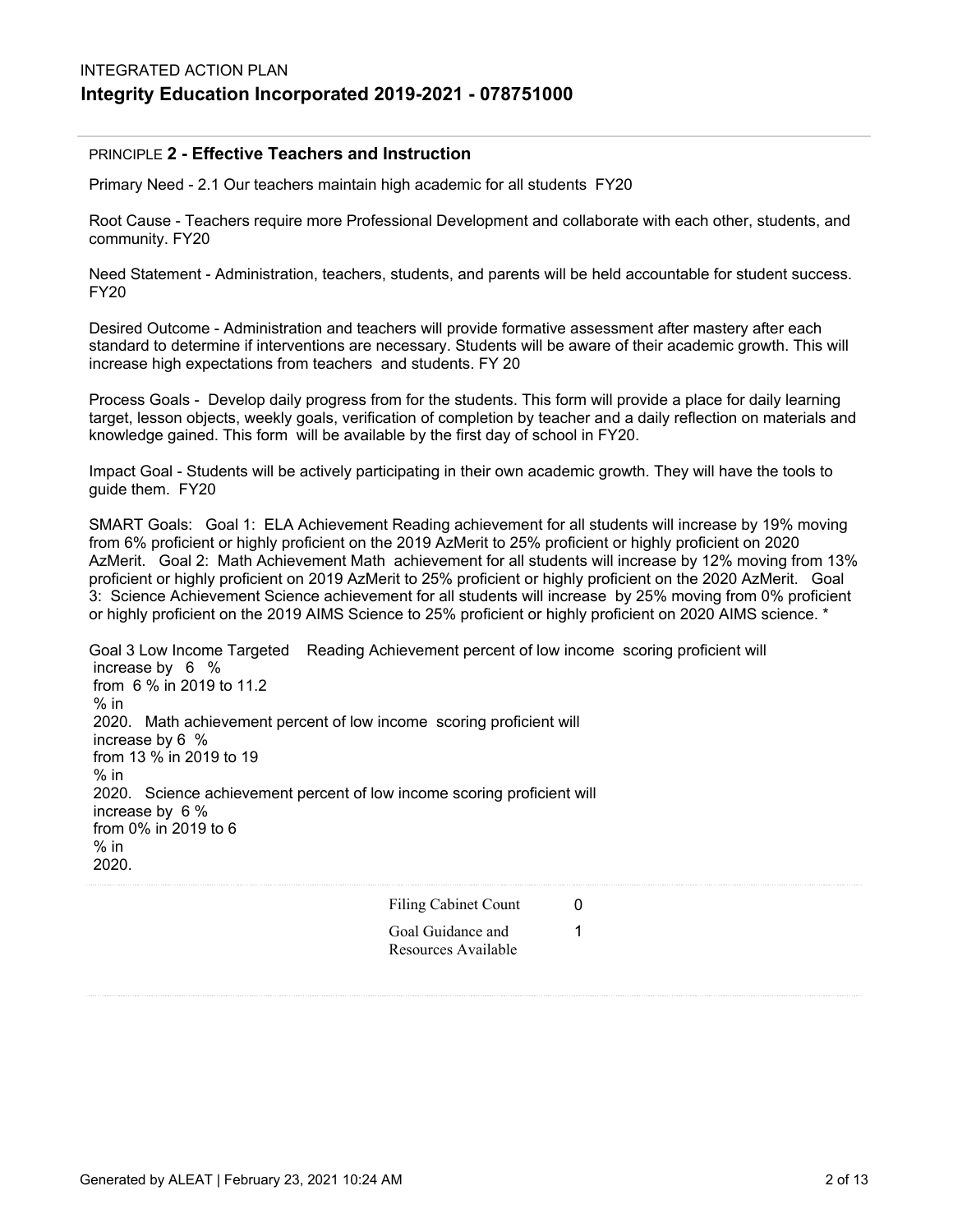## PRINCIPLE **2 - Effective Teachers and Instruction**

#### STRATEGY **Differentiated Instruction FY20**

Provide professional mentoring for strategies of differentiating instruction and using tiered assignments. FY20

Filing Cabinet Count 0

#### ACTION STEP **Individual Targeted Assistance FY20**

A Reading Specialist has been contracted with Integrity Education Centre. This individual will provide guidance to teachers and paraprofessionals in developing interventions for those students found to be at-risk.

| Status          | In Progress 10/30/2019  | Filing Cabinet Count | 0 |
|-----------------|-------------------------|----------------------|---|
| Start-End Dates | 07/01/2019 - 06/30/2020 |                      |   |
| Tags            | FY20TI-LEA. CSI. TSI    |                      |   |
|                 |                         |                      |   |

#### STRATEGY **Monitor Implementation - Formative FY20**

Administration will monitor implementation in the classrooms FY20

Filing Cabinet Count 0

#### ACTION STEP **Conduct administrative walk-throughs FY20**

Adminstration will conduct weekly walk-throughs along with a schedule an unscheduled evaluation walk-through fy20

| Status          | In Progress 11/20/2019  | Filing Cabinet Count | 0 |
|-----------------|-------------------------|----------------------|---|
| Start-End Dates | 08/15/2019 - 05/15/2020 |                      |   |
| Tags            | FY20TI-LEA, CSI, TSI    |                      |   |
|                 |                         |                      |   |

#### ACTION STEP **Professional development sign in sheet FY20**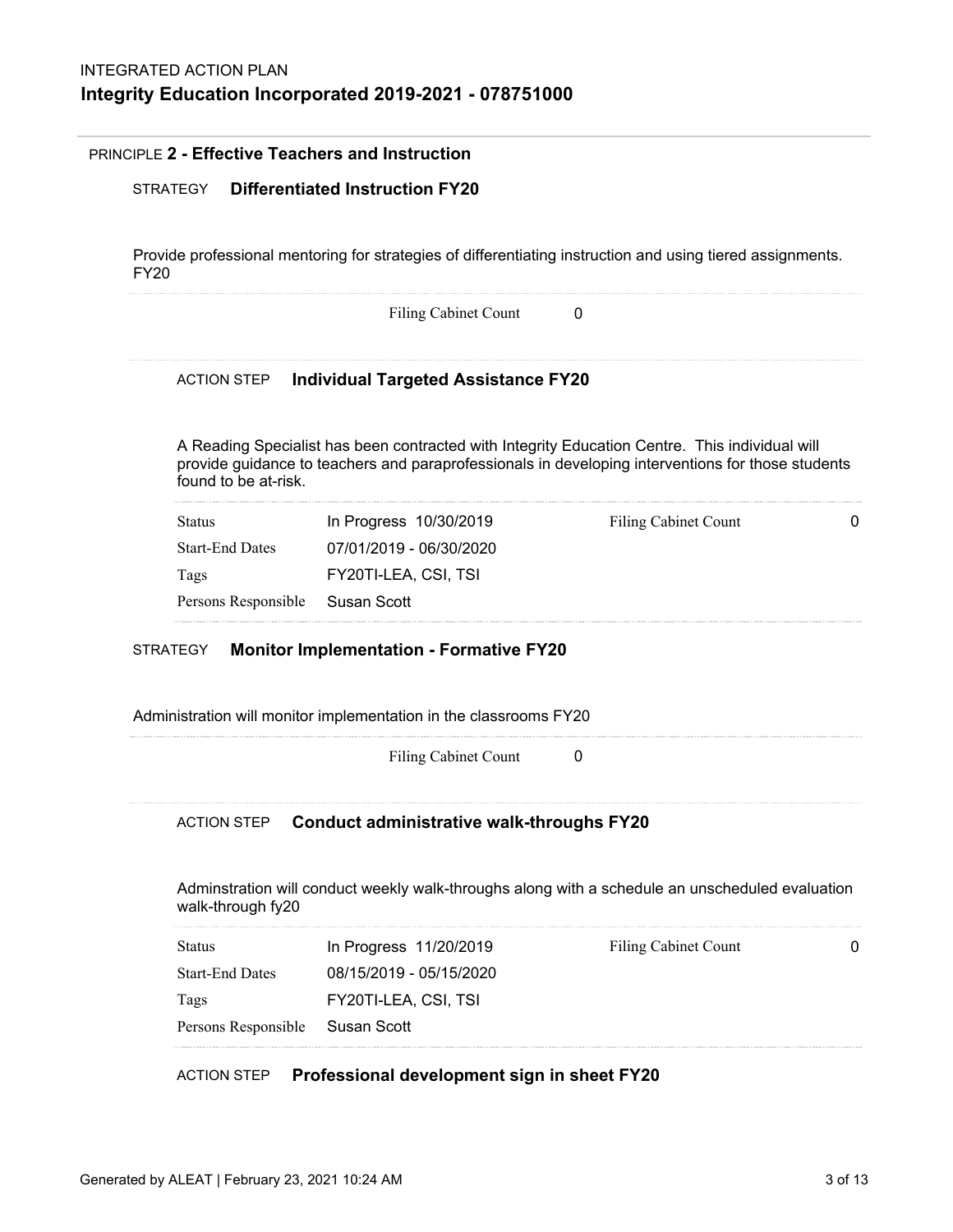# PRINCIPLE **2 - Effective Teachers and Instruction**

# STRATEGY **Monitor Implementation - Formative FY20**

# ACTION STEP **Professional development sign in sheet FY20**

Staff will be required to submit sign in sheets for professional development time FY20

| <b>Status</b>                   | In Progress 11/20/2019  | Filing Cabinet Count |  |
|---------------------------------|-------------------------|----------------------|--|
| <b>Start-End Dates</b>          | 08/01/2019 - 05/15/2020 |                      |  |
| Tags                            | FY20TI-LEA, CSI, TSI    |                      |  |
| Persons Responsible Susan Scott |                         |                      |  |
|                                 |                         |                      |  |

## ACTION STEP **Exit Slips FY20**

Staff will be required to fill out exit slips upon completion of courses FY20

| <b>Status</b>                   | In Progress 11/20/2019  | Filing Cabinet Count | 0 |
|---------------------------------|-------------------------|----------------------|---|
| <b>Start-End Dates</b>          | 08/01/2019 - 05/15/2020 |                      |   |
| Tags                            | FY20TI-LEA, CSI, TSI    |                      |   |
| Persons Responsible Susan Scott |                         |                      |   |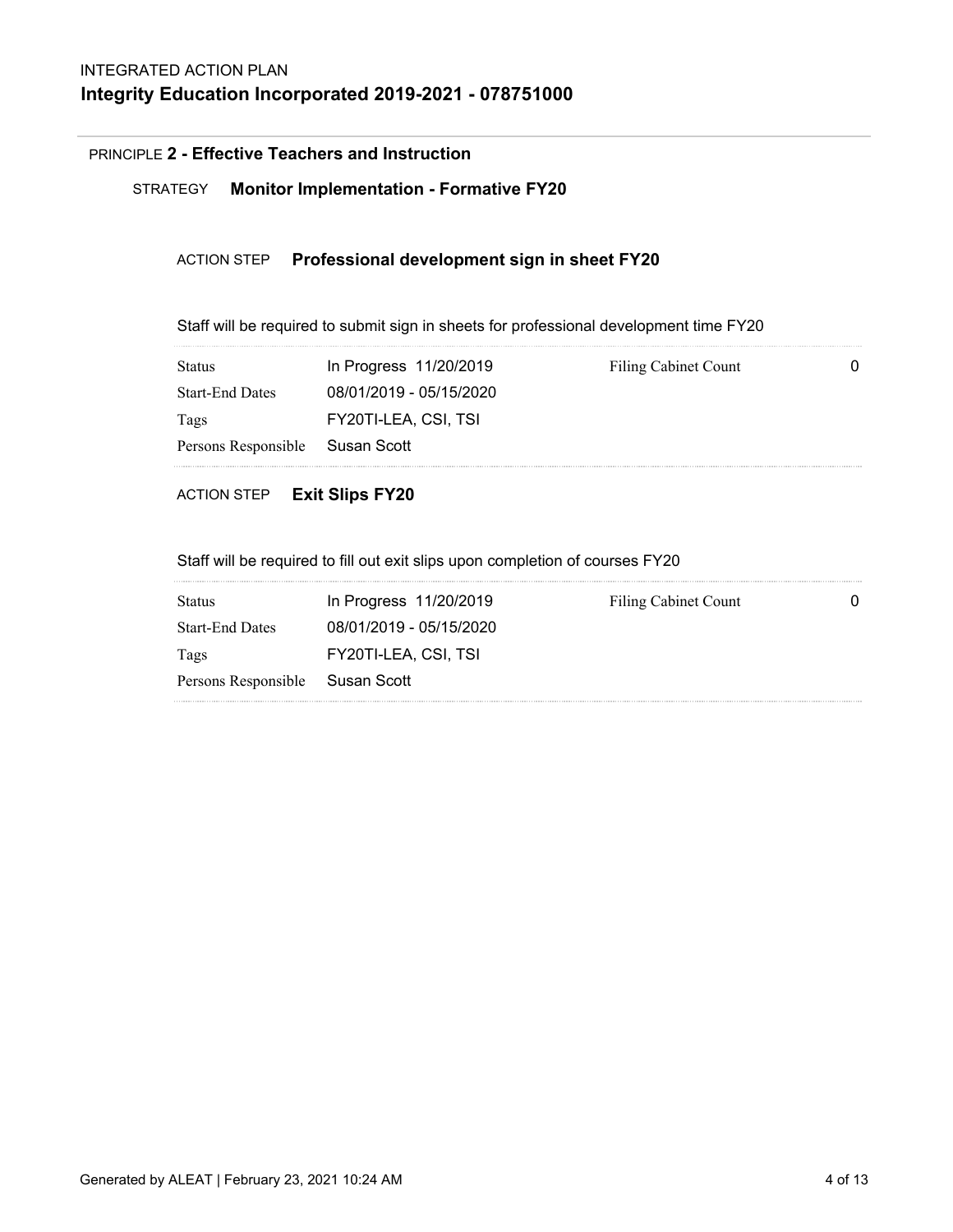# PRINCIPLE **3 - Effective Organization of Time**

Effective schools organize their time to support the vision of academic success for all students. Students have appropriate instructional and non-instructional time to support their learning and growth. Teachers have sufficient time to engage in professional learning, collaboration, and planning to support their students and their professional practice.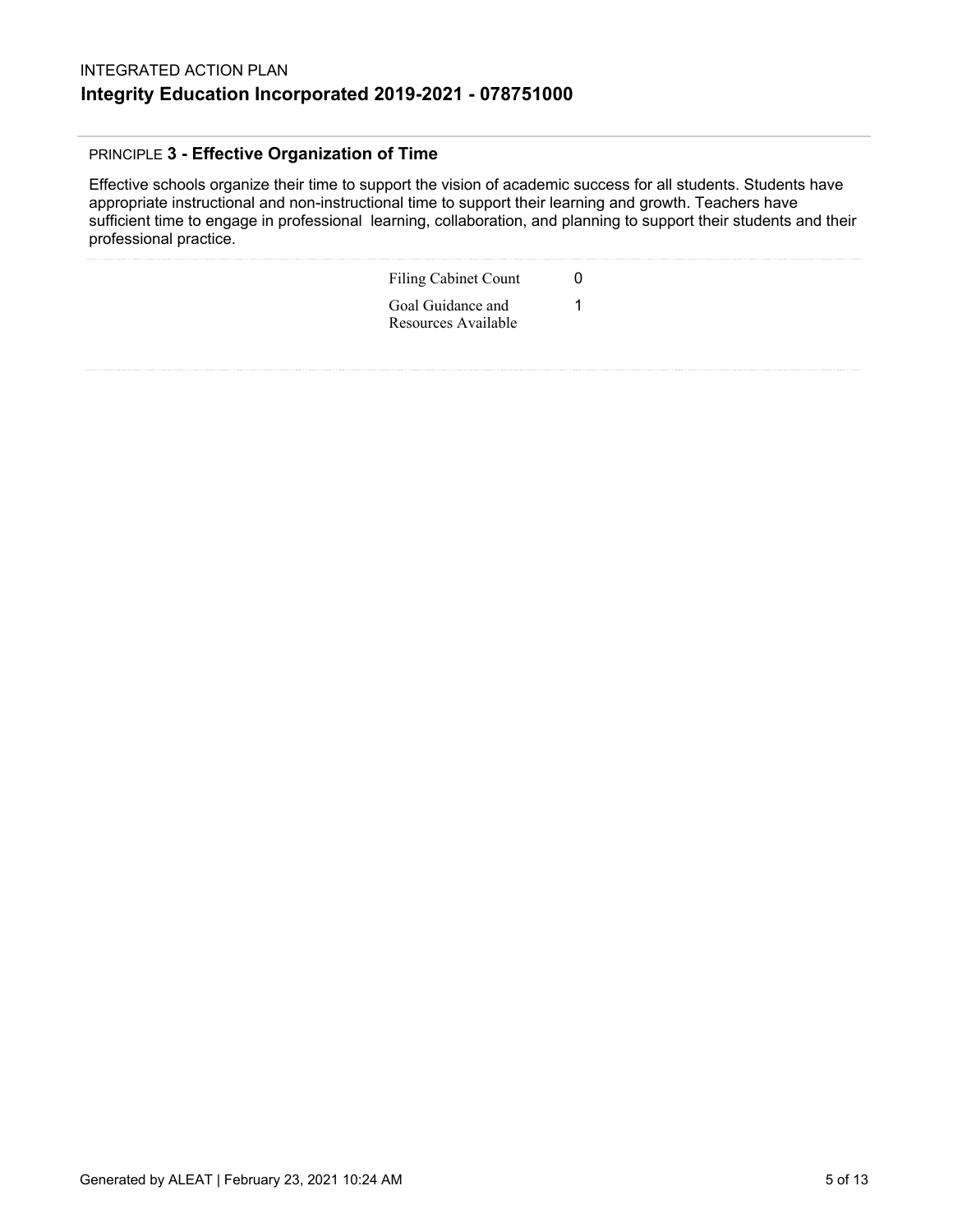# INTEGRATED ACTION PLAN **Integrity Education Incorporated 2019-2021 - 078751000**

## PRINCIPLE **4 - Effective Curriculum**

Primary Need: 4.5 Our administration, teachers and staff members are in need of professional learning opportunities in order to support effective instructional strategies and resources through a wide variety of disciplines. FY20

Need Statement: Administration, teachers and staff members will receive training in classroom management. A PD calendar will be devised to include information on understanding content, accommodations, modifications and gap analysis. FY20

Root Causes: Teachers and staff members lack content knowledge, understanding accommodations and modifications. They lack the necessary classroom managements skills specific to those students found to be at -risk.

Desired Outcomes: Less disruption and an increase in student engagement leading to better use of instructional time. This will assist in increasing test scores for ELA and Math AzMerit, as well as AIMS Science. FY20

SMART Goals:

Goal 1: ELA Achievement

Reading achievement for all students will increase by 19% moving from 6% proficient or highly proficient on the 2019 AzMerit to 25% proficient or highly proficient on 2020 AzMerit.

Goal 2: Math Achievement

Math achievement for all students will increase by 12% moving from 13% proficient or highly proficient on 2019 AzMerit to 25% proficient or highly proficient on the 2020 AzMerit.

Goal 3: Science Achievement

Science achievement for all students will increase by 25% moving from 0% proficient or highly proficient on the 2019 AIMS Science to 25% proficient or highly proficient on 2020 AIMS science.

Goal 3 Low Income Targeted Reading Achievement percent of low income scoring proficient will increase by 6 % from 6 % in 2019 to 11.2 % in 2020. Math achievement percent of low income scoring proficient will increase by 6 % from 13 % in 2019 to 19  $%$  in 2020. Science achievement percent of low income scoring proficient will increase by 6 % from 0% in 2019 to 6 % in 2020.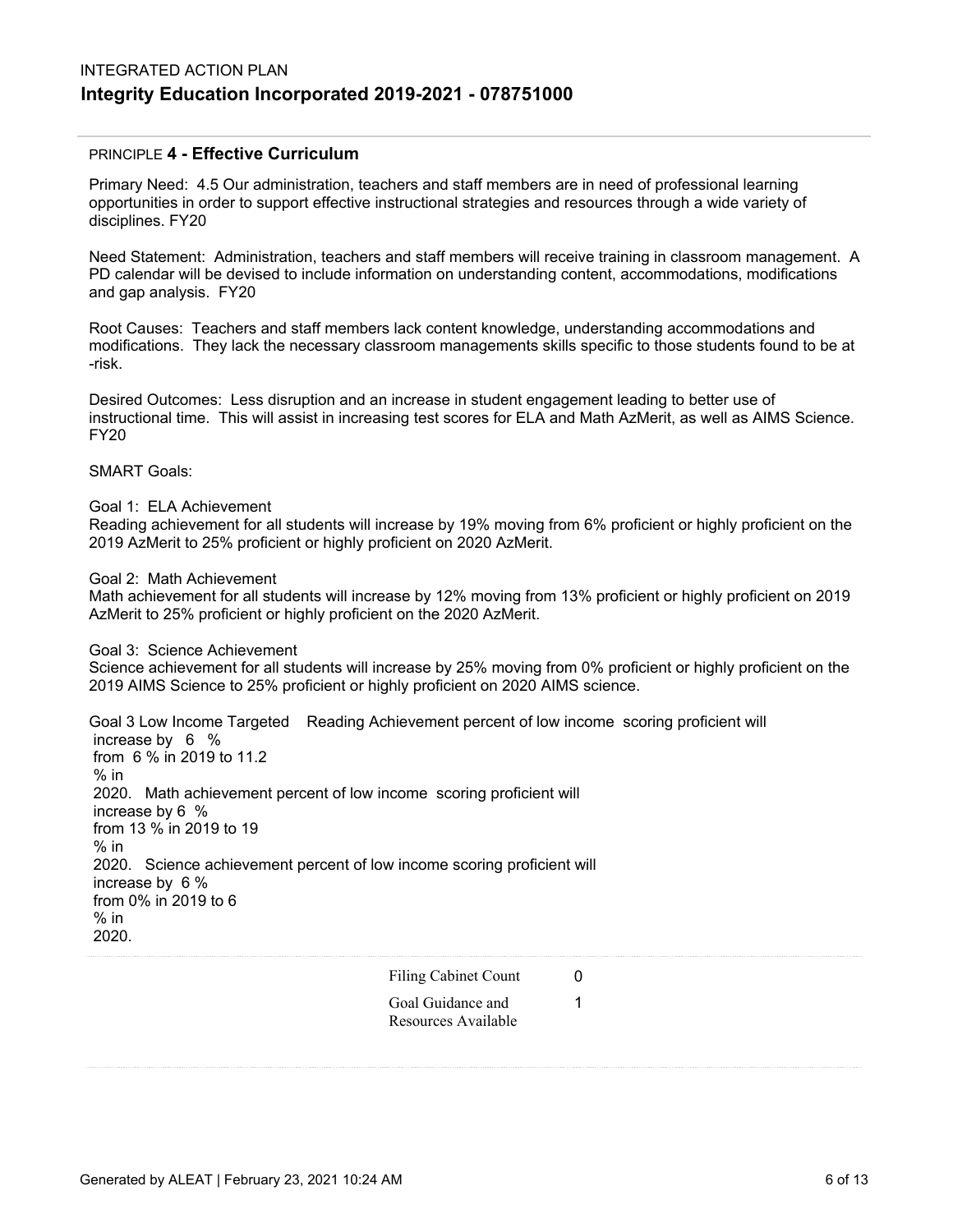## PRINCIPLE **4 - Effective Curriculum**

## STRATEGY **Standards and Evidence-Based Instruction FY20**

Integrity Education Centre will implement standards and evidence-based ELA and Math instruction with fidelity. FY20

Filing Cabinet Count 0

# ACTION STEP **Curriculum Training FY20**

Provide training on FY19 adopted curriculum. FY20

| Status          | Completed 04/22/2020    | Filing Cabinet Count | 0 |
|-----------------|-------------------------|----------------------|---|
| Start-End Dates | 08/01/2019 - 12/31/2019 |                      |   |
| Tags            | FY20TI-LEA. CSI         |                      |   |
|                 |                         |                      |   |
|                 |                         |                      |   |

## STRATEGY **Provision of Professional Training Activities FY20**

Teachers and staff members will participate in research-based professional training activities that encourage high student engagement. FY20

Filing Cabinet Count 0

#### ACTION STEP **Weekly professional development opportunities FY20**

Teachers will participate in weekly professional development opportunities that encourage high student engagement and rigor. FY20

| Status          | In Progress 11/20/2019  | Filing Cabinet Count | 0 |
|-----------------|-------------------------|----------------------|---|
| Start-End Dates | 08/01/2019 - 05/29/2020 |                      |   |
| Tags            | FY20TI-LEA, PD, CSI     |                      |   |
|                 |                         |                      |   |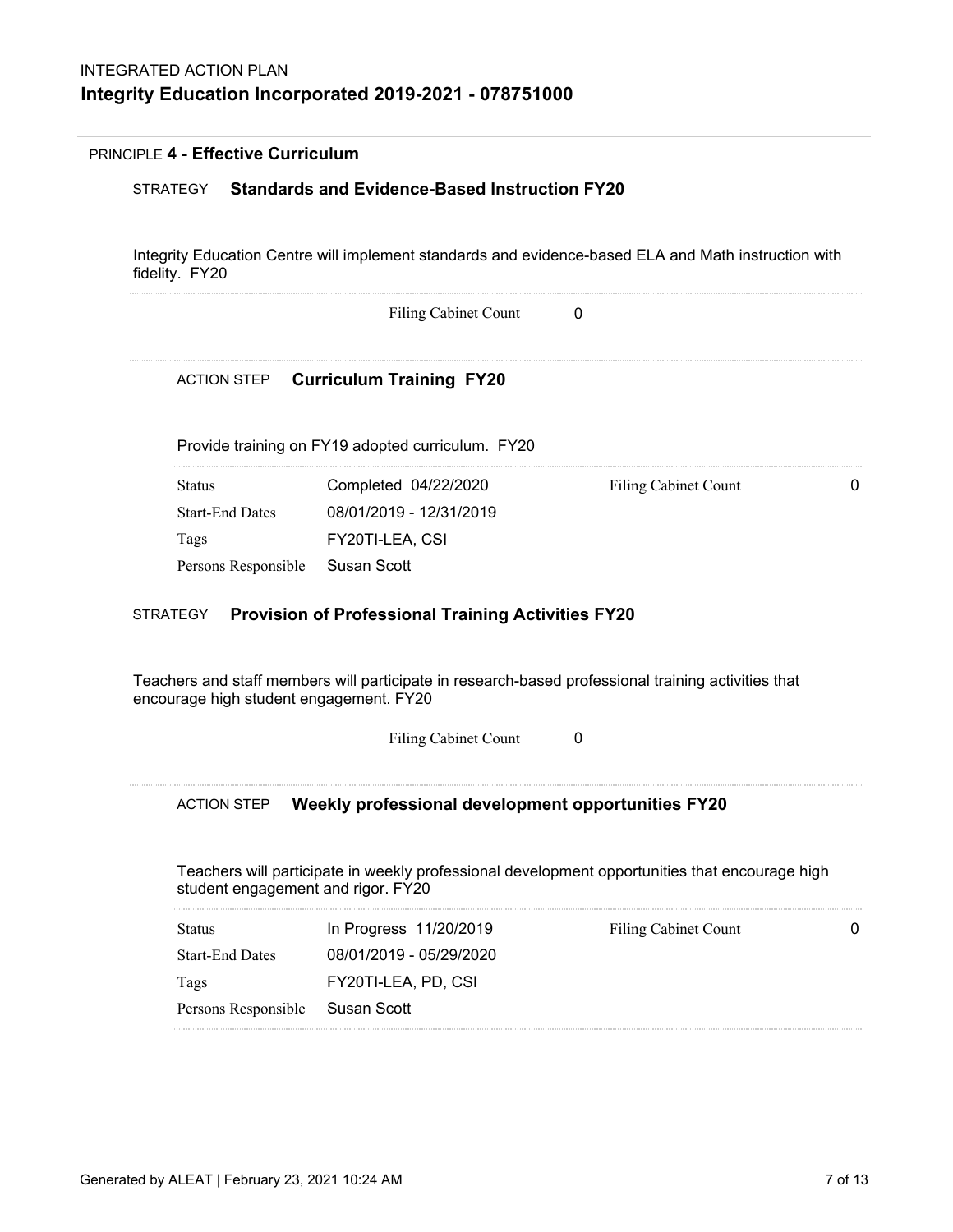## PRINCIPLE **5 - Conditions, Climate, and Culture**

Primary Need: 5.3 Our staff lacks the knowledge necessary in building a mutual respect among leadership, teachers, students and community necessary for a healthy school climate.

Root Cause : Lack of information specifically addressing cultural differences and poverty.

Needs Statement: The need for social/emotional training for administration, teachers, staff members and students that will help to promote a healthy, positive school environment.

Desire goal: Provide training for staff to increase understanding and empathy for the socio-economic status of our students.

 Process Goal - By October 1, 2019, administration will provide a written calendar emphasizing scheduled trainings on Poverty and the Impact on Student Education.

 Impact Goal - Motivation from administration, teachers, staff members, students and community members to teach, learn and support rigorous instruction as measured by a 10% increase in Galileo test scores in May 2020. FY20

SMART Goals:

Goal 1: ELA Achievement

Reading achievement for all students will increase by 19% moving from 6% proficient or highly proficient on the 2019 AzMerit to 25% proficient or highly proficient on 2020 AzMerit.

Goal 2: Math Achievement

Math achievement for all students will increase by 12% moving from 13% proficient or highly proficient on 2019 AzMerit to 25% proficient or highly proficient on the 2020 AzMerit.

Goal 3: Science Achievement Science achievement for all students will increase

 by 25% moving from 0% proficient or highly proficient on the 2019 AIMS Science to 25% proficient or highly proficient on 2020 AIMS science. \*

Goal 4 Low Income Achievement :

Reading Achievement percent of low income scoring proficient will increase by 19% from 6% in 2019 to 25% in 2020. Math achievement percent of low income scoring proficient will increase by 12% from 13% in 2019 to 25% in 2020.

Science achievement percent of low income scoring proficient will increase by 25% from 0% in 2019 to 25% in 2020.

Goal 3 Low Income Targeted Reading Achievement percent of low income scoring proficient will increase by 6 %

 from 6 % in 2019 to 11.2 % in 2020. Math achievement percent of low income scoring proficient will increase by 6 % from 13 % in 2019 to 19  $%$  in 2020. Science achievement percent of low income scoring proficient will increase by 6 % from 0% in 2019 to 6  $%$  in 2020.

Filing Cabinet Count 0

Goal Guidance and 1 Resources Available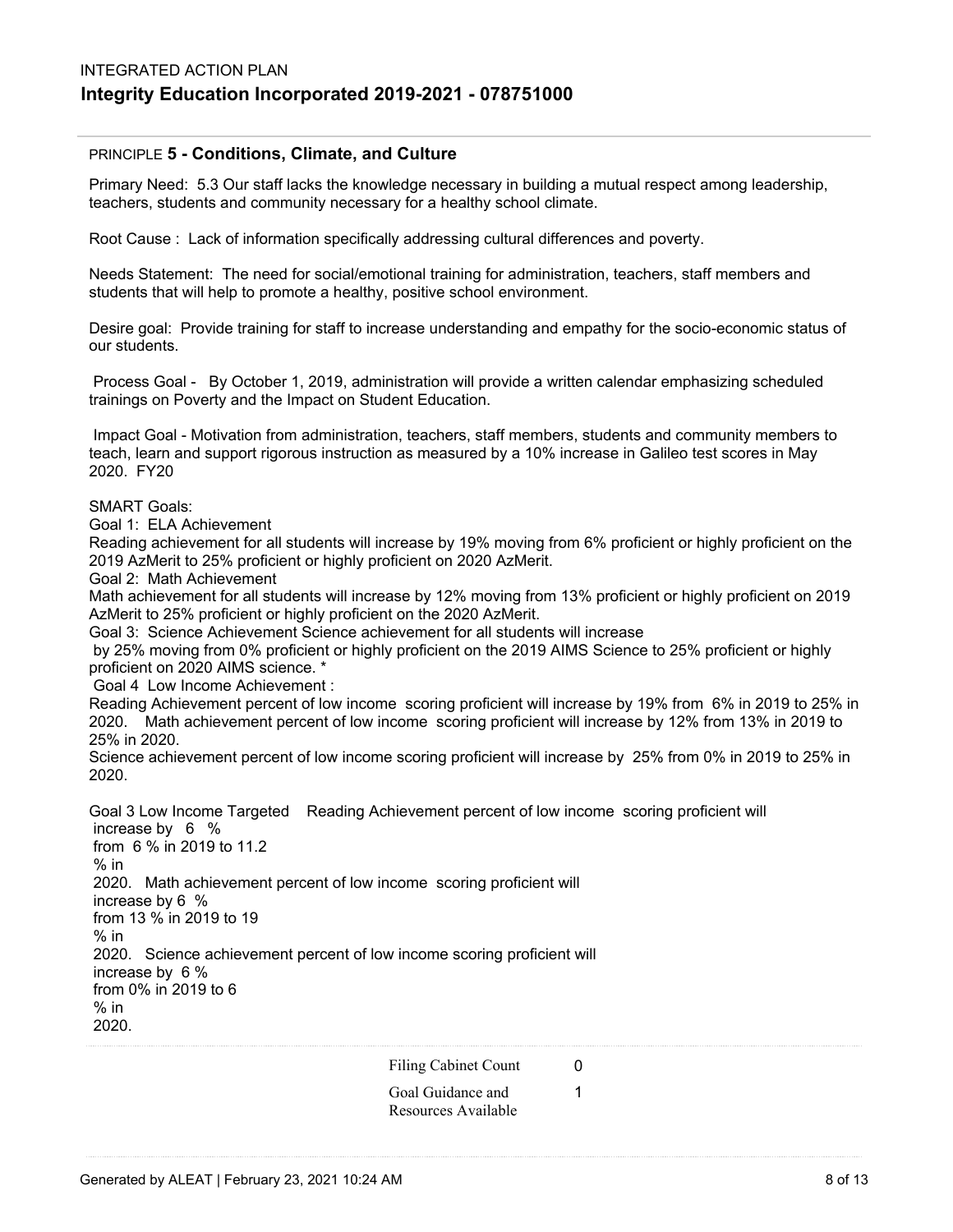#### PRINCIPLE **5 - Conditions, Climate, and Culture**

# STRATEGY **Poverty Training FY20**

Provide professional development on poverty and the effects poverty has on our school age children. FY20

|                        | <b>Filing Cabinet Count</b>     | 0                                                                                                                                                                                             |  |
|------------------------|---------------------------------|-----------------------------------------------------------------------------------------------------------------------------------------------------------------------------------------------|--|
| <b>ACTION STEP</b>     | <b>Ruby Payne Training FY20</b> |                                                                                                                                                                                               |  |
|                        |                                 |                                                                                                                                                                                               |  |
| children, FY20         |                                 | Administration, Teachers and Staff members will participate in a Ruby Payne professional<br>development session, specifically targeting poverty and the effects poverty has on our school age |  |
| <b>Status</b>          | In Progress 11/15/2019          | Filing Cabinet Count                                                                                                                                                                          |  |
| <b>Start-End Dates</b> | 08/14/2019 - 06/17/2020         |                                                                                                                                                                                               |  |
| Tags                   | FY20TI-LEA, PD, CSI             |                                                                                                                                                                                               |  |

# STRATEGY **Social / Emotional Training**

Integrity Education Incorporated will provide a series of courses designed for high school students to help them be successful in and out of the classroom. Students will learn to identify their own personal strengths and needs as well as learn about their own emotions. Students will learn to identify their emotions and appropriate responses to their emotions to answer some essential life skill questions. Lastly, students will learn how to build the social awareness skills they need to respond to the needs of others. The effectiveness of these activities will be evaluated through a series of student and family surveys as well as completion of project based learning activities. FY20

| <b>Filing Cabinet Count</b> |  |
|-----------------------------|--|
|-----------------------------|--|

# ACTION STEP **Purchase of Social / Emotional Curriculum**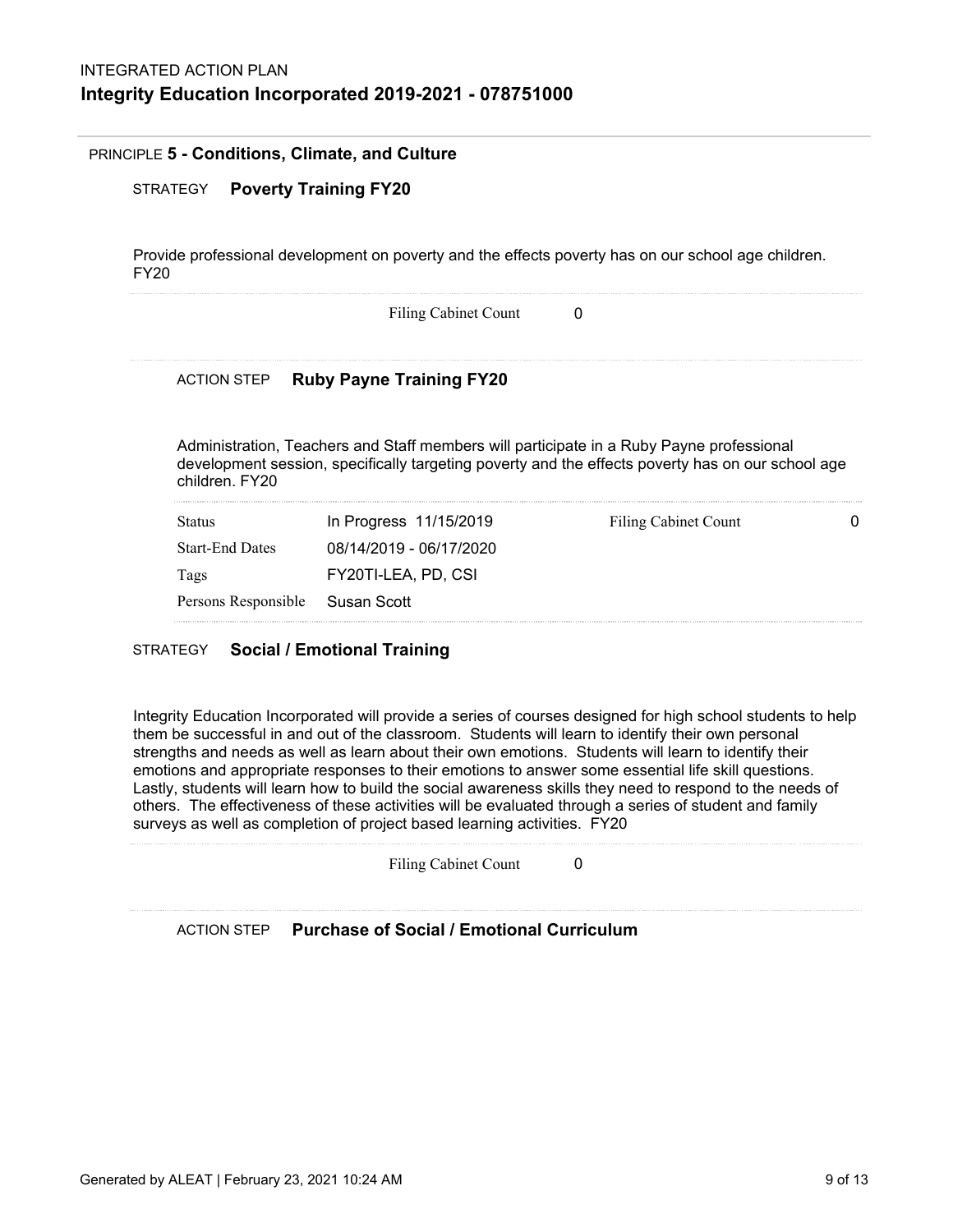# PRINCIPLE **5 - Conditions, Climate, and Culture**

STRATEGY **Social / Emotional Training**

## ACTION STEP **Purchase of Social / Emotional Curriculum**

Social-Emotional Learning Curriculum 5 Curse bundle by ONEder Academy. Cost = \$49.00 per student x 40 students = \$1960.00. Students (grades 9-12) will participate in this curriculum. This curriculum is for direct instruction.

Curriculum is a series of five hybrid courses designed for high school students to help them be successful in and out of the classroom. Curriculum includes the following modules:

- \* Discovering Self-Awareness
- \* Developing Self-Management
- \* Building Social Awareness
- \* Responsible Decision-Making
- \* Growing Healthy Relationships

| <b>Status</b>                   | In Progress 11/21/2019  | Filing Cabinet Count | 0 |
|---------------------------------|-------------------------|----------------------|---|
| <b>Start-End Dates</b>          | 08/01/2019 - 06/30/2020 |                      |   |
| Tags                            | FY20 TIV-A              |                      |   |
| Persons Responsible Susan Scott |                         |                      |   |

## ACTION STEP **Purchase of supplies**

Purchase of student journals (blank) for reflection while participating in Social Emotional class modules.

| <b>Status</b>                   | In Progress 11/21/2019  | Filing Cabinet Count |  |
|---------------------------------|-------------------------|----------------------|--|
| <b>Start-End Dates</b>          | 08/01/2019 - 06/30/2020 |                      |  |
| Tags                            | FY20 TIV-A              |                      |  |
| Persons Responsible Susan Scott |                         |                      |  |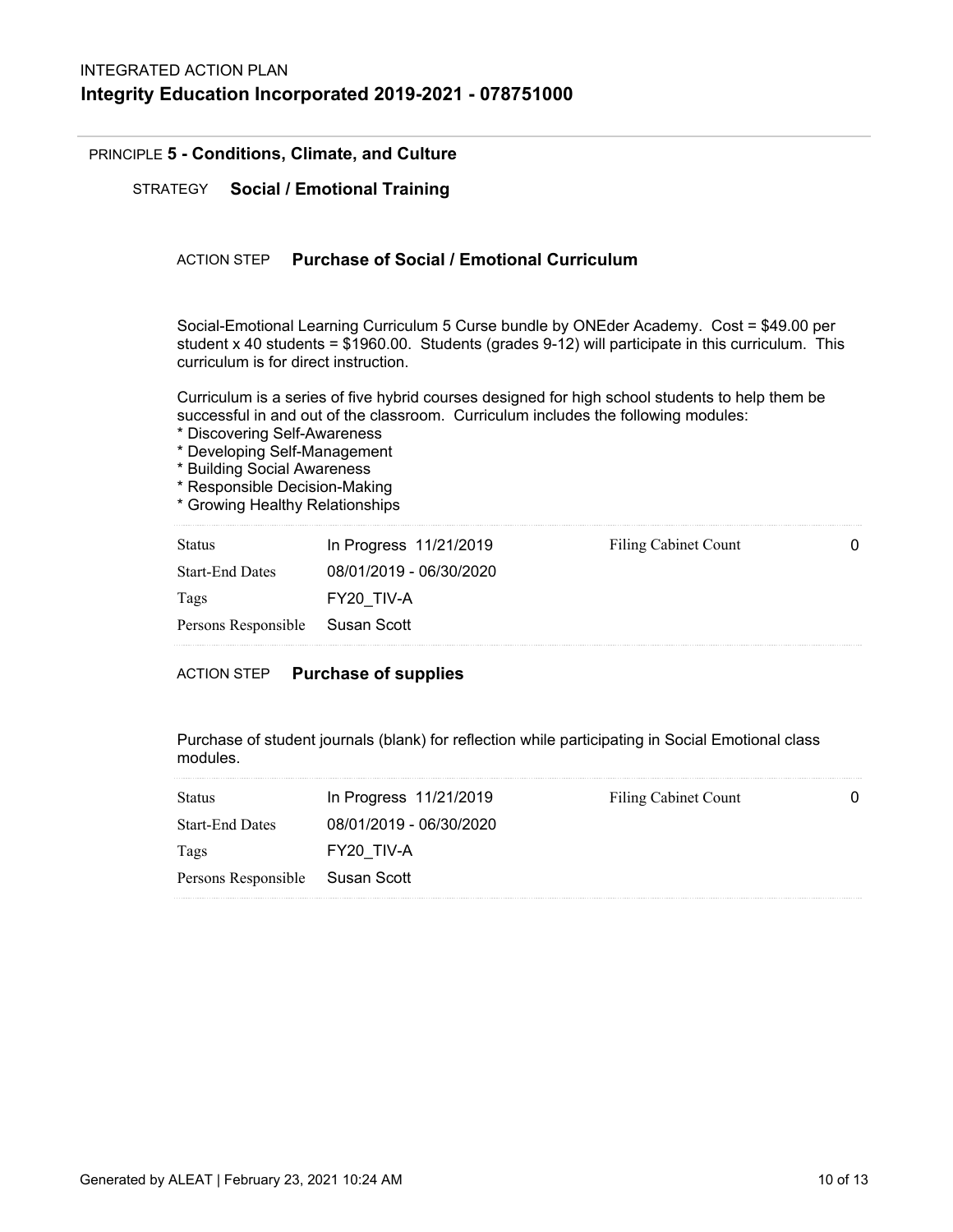### PRINCIPLE **6 - Family and Community Engagement**

Primary Need: Integrity Education Centre exhibits difficulties in engaging our parents in school activities.

Desired Outcome: School activities emphasizing community involvement will be implemented on a quarterly basis.

SMART Goals: Goal 1: ELA Achievement Reading achievement for all students will increase by 19% moving from 6% proficient or highly proficient on the 2019 AzMerit to 25% proficient or highly proficient on 2020 AzMerit. Goal 2: Math Achievement Math achievement for all students will increase by 12% moving from 13% proficient or highly proficient on 2019 AzMerit to 25% proficient or highly proficient on the 2020 AzMerit. Goal 3: Science Achievement Science achievement for all students will increase by 25% moving from 0% proficient or highly proficient on the 2019 AIMS Science to 25% proficient or highly proficient on 2020 AIMS science. \* Goal 3 Low Income Targeted Reading Achievement percent of low income scoring proficient will increase by 6 % from 6 % in 2019 to 11.2  $%$  in 2020. Math achievement percent of low income scoring proficient will

 increase by 6 % from 13 % in 2019 to 19  $%$  in 2020. Science achievement percent of low income scoring proficient will increase by 6 % from 0% in 2019 to 6  $%$  in 2020. Goal 3 Low Income Targeted Reading Achievement percent of low income scoring proficient will

 increase by 6 % from 6 % in 2019 to 11.2 % in 2020. Math achievement percent of low income scoring proficient will increase by 6 % from 13 % in 2019 to 19  $%$  in 2020. Science achievement percent of low income scoring proficient will increase by 6 % from 0% in 2019 to 6  $%$  in 2020.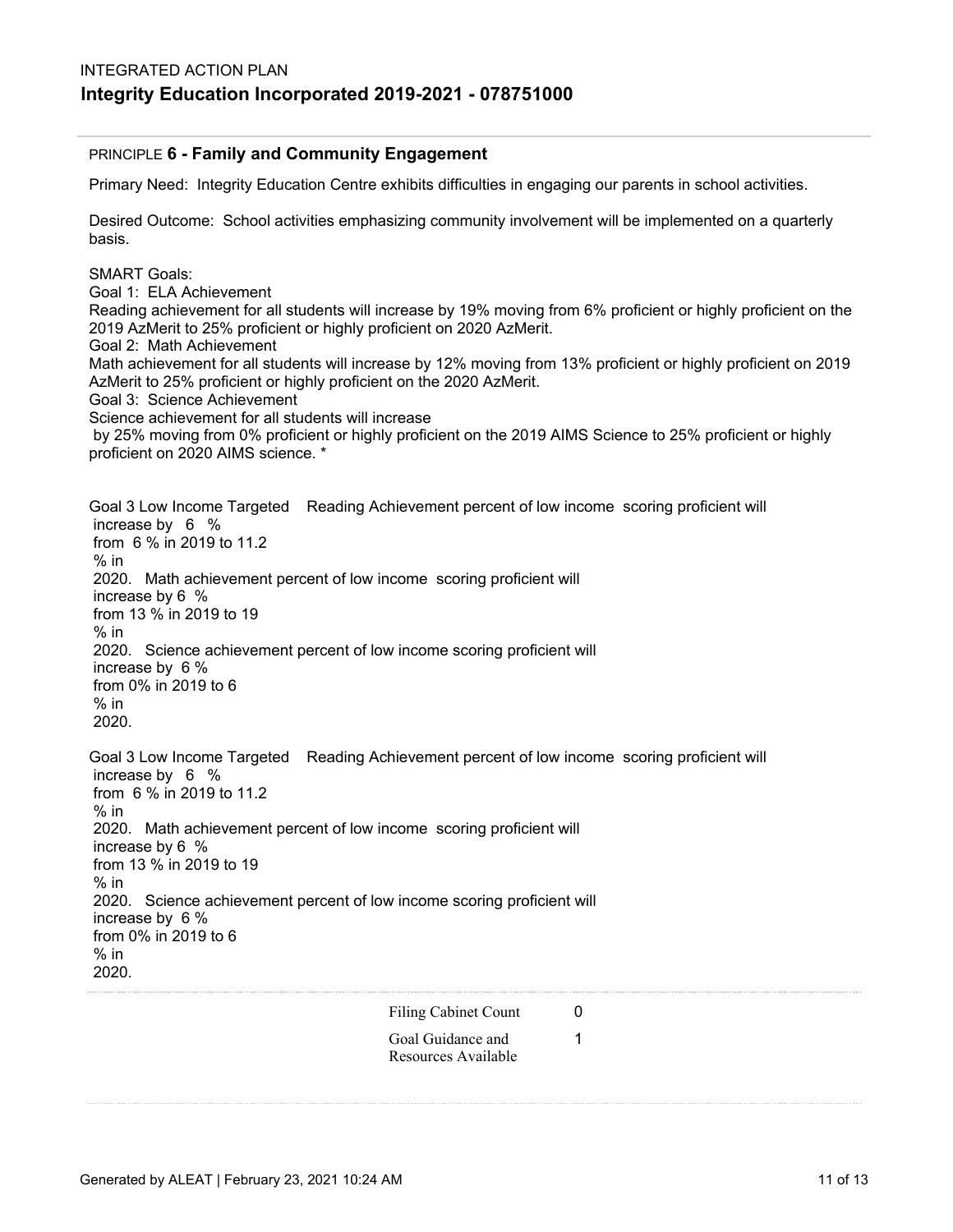#### PRINCIPLE **6 - Family and Community Engagement**

## STRATEGY **Homeless Support FY20**

Integrity Education Centre will provide the necessary supports to those students who meet the criteria of homeless. FY20

Filing Cabinet Count 0

# ACTION STEP **Identification of Homeless FY20**

Liaison shall include the Homeless Education Assistance Improvement Act of 2001 eligibility survey with enrollment packet. Liaison will coordinate activities with other entities and agencies FY20

| In Progress 11/15/2019          | Filing Cabinet Count | 0 |
|---------------------------------|----------------------|---|
| 08/01/2019 - 07/31/2020         |                      |   |
| FY20TI-LEA, Homeless            |                      |   |
| Persons Responsible Susan Scott |                      |   |
|                                 |                      |   |

# ACTION STEP **Homeless Children Enrollment FY20**

Integrity will enroll any homeless child immediately, even if they do not have the required documents FY20

| In Progress 11/15/2019          | Filing Cabinet Count | 0 |
|---------------------------------|----------------------|---|
| 08/01/2019 - 07/31/2020         |                      |   |
| FY20TI-LEA, Homeless            |                      |   |
| Persons Responsible Susan Scott |                      |   |
|                                 |                      |   |

## ACTION STEP **Eligible Services FY20**

Integrity will provide title 1 and free lunch and breakfast, Integrity will also provide special education or ELL services for those who qualify FY20

| Status                          | In Progress 11/15/2019          | Filing Cabinet Count |  |
|---------------------------------|---------------------------------|----------------------|--|
| <b>Start-End Dates</b>          | 08/01/2019 - 07/31/2020         |                      |  |
| Tags                            | FY20TI-LEA, ELL, Homeless, SPED |                      |  |
| Persons Responsible Susan Scott |                                 |                      |  |